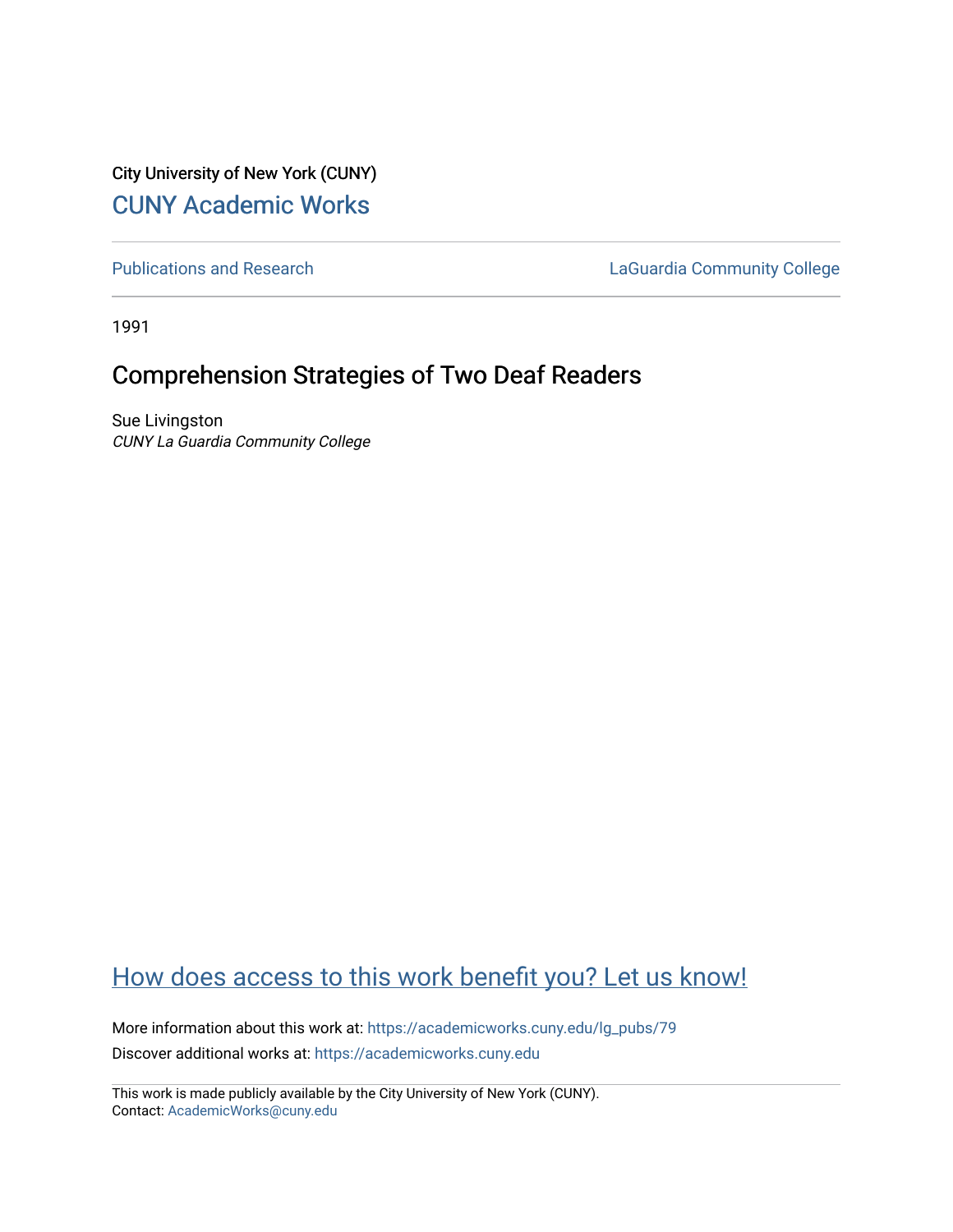# **COMPREHENSION STRATEGIES OF TWO DEAF READERS**

# **Sue Livingston**

# **Abstract**

Strategies for reading comprehension used **by** two deaf college students as they discussed assigned readings with their teacher and classmates are here shown in examples categorized, tallied, and compared. Both were active users of strategies, and their pattern of strategy use was similar: interpreting, questioning, paraphrasing, and integrating were the strategies most used. The student reader who preferred expressing and receiving English-like sign manifested a higher proportion of inaccurate interpretations and paraphrases than did the student reader who preferred receiving and expressing American Sign Language **(ASL),** primarily because the former was unfamiliar with written linguistic cues and conventions of narrative prose, but also because of distractions from her personal experience. The comparison suggests that competence in reading is more closely related to text-based competencies than to the kind of face-to-face language the reader brings to the text.

# **Strategies of comprehension**

How do deaf students make meaning from text? What comprehension strategies do they employ as they attempt to construct their rendition of an author's intent? In a review of the reading education literature, Palinscar and Brown (1984) found considerable agreement on what these strategies are. In general they are activities that both enhance comprehension and provide means for checking whether comprehension is occurring. These strategies are not unique to the act of reading but instead reflect underlying cognitive processes that assist in thinking and learning in general:

They comprise a set of knowledge-extending activities that apply in a wide range of situations other than reading.... They are as

@ **1991 by** Linstok Press, Inc. See note inside front cover **ISSN 0302-1475**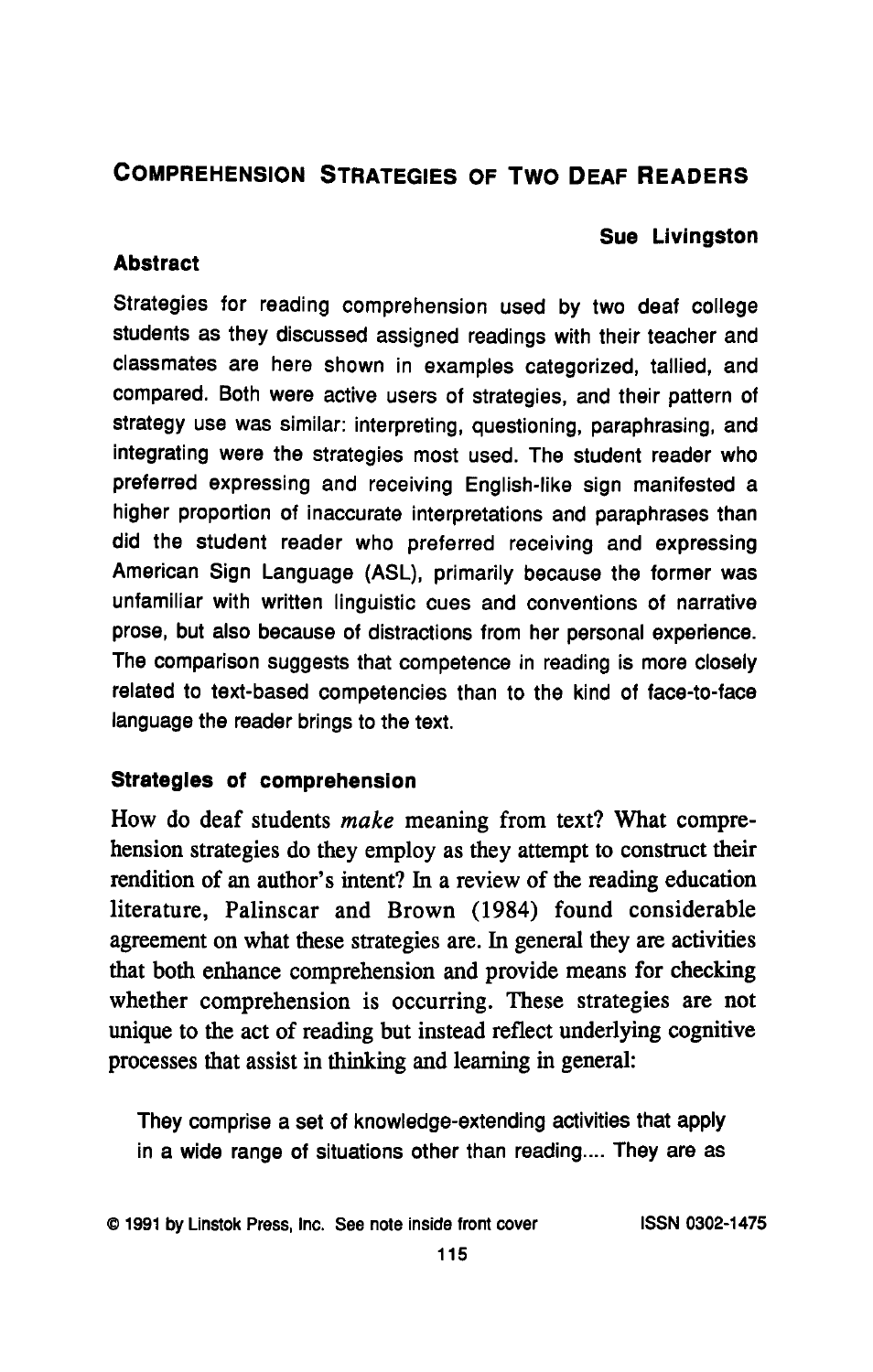applicable when one is listening or debating as when one is reading. (Palinscar **&** Brown 1984: **119f)**

The most important of these strategies are:

- \* activating relevant background knowledge
- \* concentrating on major content at the expense of trivia
- \* evaluating content for internal consistency
- \* engaging in periodic review and self-interrogation
- \* drawing inferences of many kinds (1984: 120).

When readers use these strategies while attempting to make meaning from text, they afford us glimpses of the process of reading comprehension, or of how comprehension happens.

Poor readers, unfortunately, are not as strategic as they might be when they encounter text (Spiro **&** Myers 1984). They have difficulty interpreting events and making predictions (Collins **&** Smith **1982),** and in formulating their own questions about problematic aspects (Andre **&** Anderson **1978).** Non-proficient native and non-native (i.e. **ESL)** readers of English in a landmark study **by** Block **(1985)** failed to integrate prior and subsequent text and too often used their background knowledge to divert their attention from the intent of the text.

Studies of deaf students' interaction with text have been focused primarily on miscue analyses (Ewoldt **1981)** or on schema development (Kluwin et al. **1980).** The actual strategies deaf readers employ as they attempt to make meaning from text have not been investigated.

# **Two deaf readers**

The participants in this study were members of a basic reading course exclusively for deaf and hard-of-hearing students at LaGuardia Community College of the City University of New York **(CUNY),** who at the end of twenty weeks of course work manifested the richest use of comprehension strategies when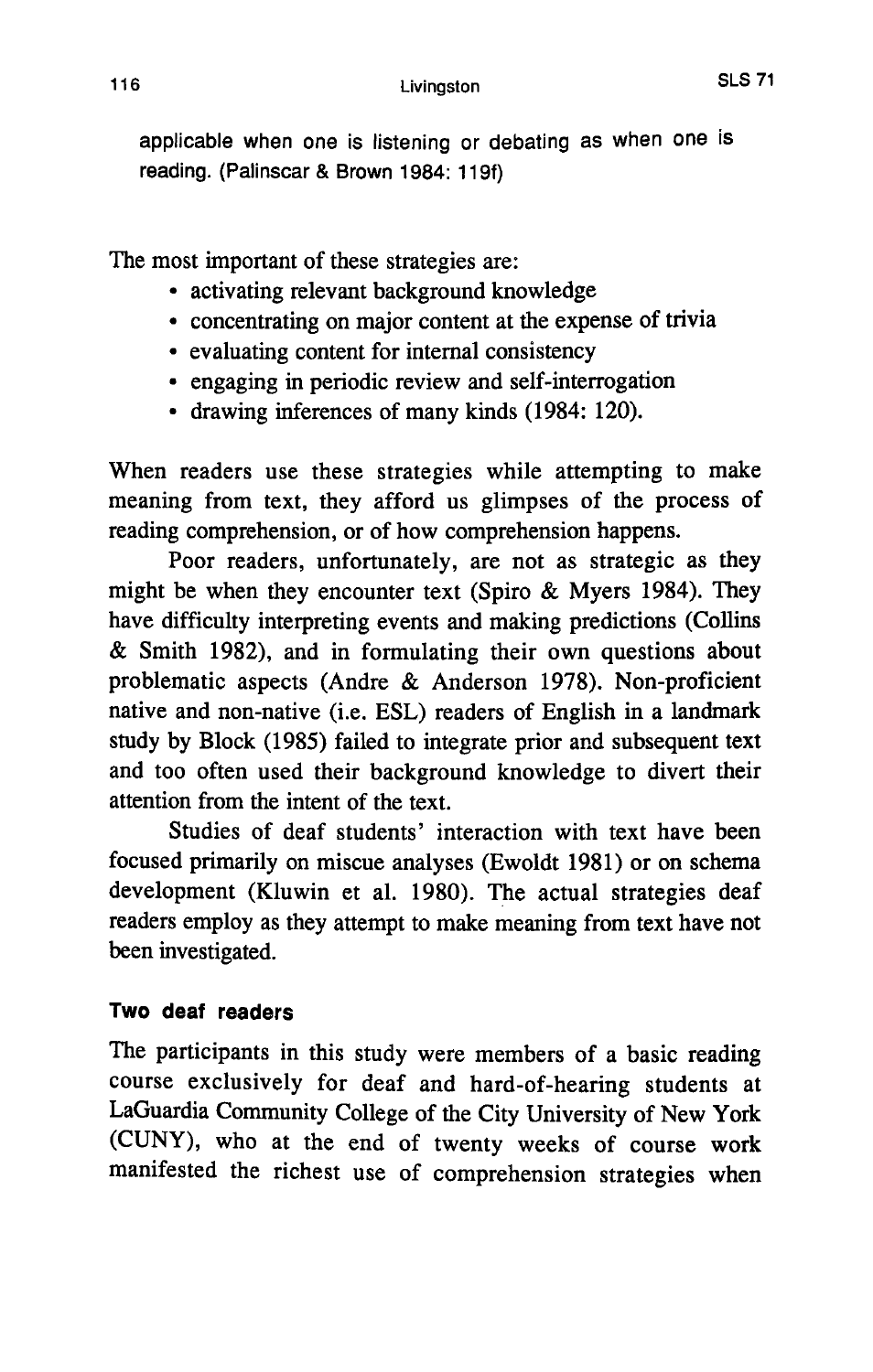compared with their classmates. They were placed in this course either **by** attaining a similar score on the test used **by CUNY** (Test of Linguistic Skills: Reading Component), or **by** moving up through lower-level courses **by** passing course work and uniform departmental examinations.

The students were assigned a classic text in the field of deafness: Joanne Greenberg's *In This Sign* (Holt, **1970).** The novel chronicles the lives of two deaf adults trapped in poverty before, during, and after the Depression of the 1930s, as a consequence of their deafness and under-education. For each class session the students read approximately ten pages and came to class with a response paper, on which they were required to write the gist of what they had read, their reaction to it, and questions they wanted answered. This response paper served as the springboard for class discussion, which focused primarily on the thoughts and concerns of the students about specific segments of the previous night's reading assignment. As students spoke about aspects of the text, they revealed, to varying degrees, how much they understood, how their comprehension was taking place, and the artifacts of their miscomprehension.

Because the class was a mix of signing deaf students and hard-of-hearing students who knew little sign language, an interpreter was employed to sign for the hard-of-hearing students (when they spoke) and to speak for the deaf students (as they signed) so that all could understand. This created a "tape-able" environment, albeit primarily deaf. Classes met for **70** minutes four times a week.

Approximately *25* hours of taped classroom discussion were transcribed and categorized according to the Block *(1985)* classification of comprehension strategies. This system was used because it is comprehensive, reflects current thinking in the field of reading, and had already been field tested on Block's group of English-as-second-language readers. (See Appendix for examples **of** transcriptions and classification system.) Once categorized, the number of instances of strategy use per category and in total were tabulated. Within the categories of "Interprets Text" and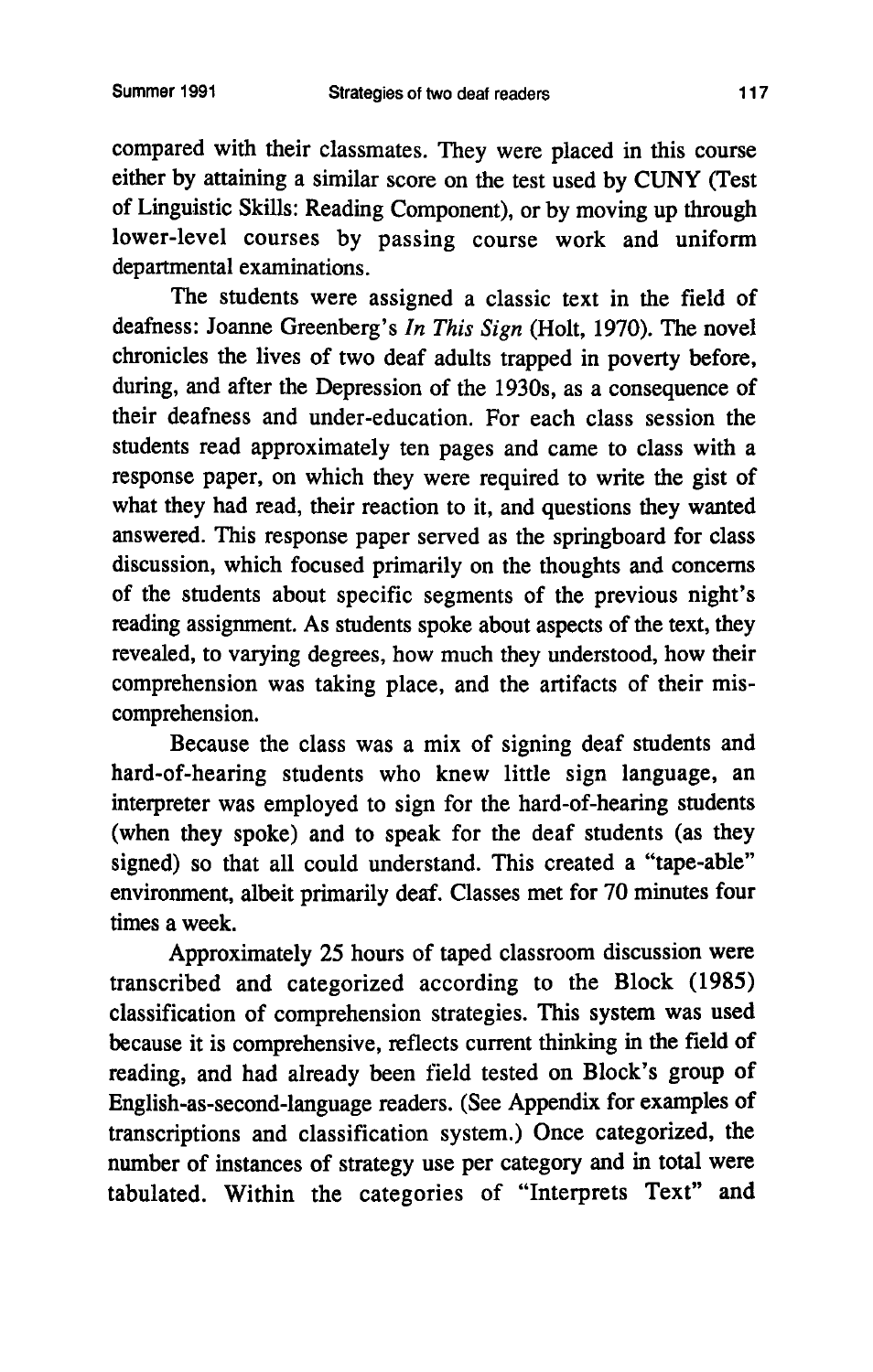"Paraphrases," accuracy of response was noted as well. Two **of** the students, here Brenda and Donna, who manifested the richest use of strategies, were selected for the brief case-study descriptions presented below.

# **Brenda**

Brenda was 40 years old at the time of this study and has been profoundly deaf since birth. Her reading test result placed her into the group of LaGuardia students reading at the 8th grade level. Her memory of learning to read was of lip-reading her mother as her mother read her simple stories and of finding the main ideas from the articles given her in school. She read her first novel only after arriving at college and subsequently developed a taste for reading books about the struggles of Black people; e.g. *Kaffir Boy and The Autobiography of Miss Jane Pitman.* Her family communicated with her **by** using speech but lately has begun to fingerspell. Brenda was in oral education programs until she arrived at college, where sign is used. Her Grade Point Average after approximately two years was **3.13.** She feels more comfortable expressing and receiving American Sign Language than more English-like signing.

Brenda used **91** instances of strategy in the discussions recorded, as Table **1** shows. She interpreted, questioned, paraphrased, and integrated information rather regularly, rarely using other types of strategy.

| <b>Strategy</b>               | Frequency of occurrence |      |  |
|-------------------------------|-------------------------|------|--|
|                               | #                       | %    |  |
| <b>Interprets Text</b>        | 35                      | 38.5 |  |
| Questions Information in Text | 19                      | 20.9 |  |
| Paraphrases Text              | 17                      | 18.7 |  |
| Integrates Information        | 14                      | 15.4 |  |
| <b>Uses General Knowledge</b> | 2                       | 2.2  |  |
| <b>Comments on Behavior</b>   | 2                       | 2.2  |  |
| <b>Anticipates Content</b>    |                         | 1.1  |  |
| <b>Monitors Comprehension</b> |                         | 1.1  |  |
|                               | 91                      |      |  |

**Table 1.** Instances of strategies used **by** Brenda.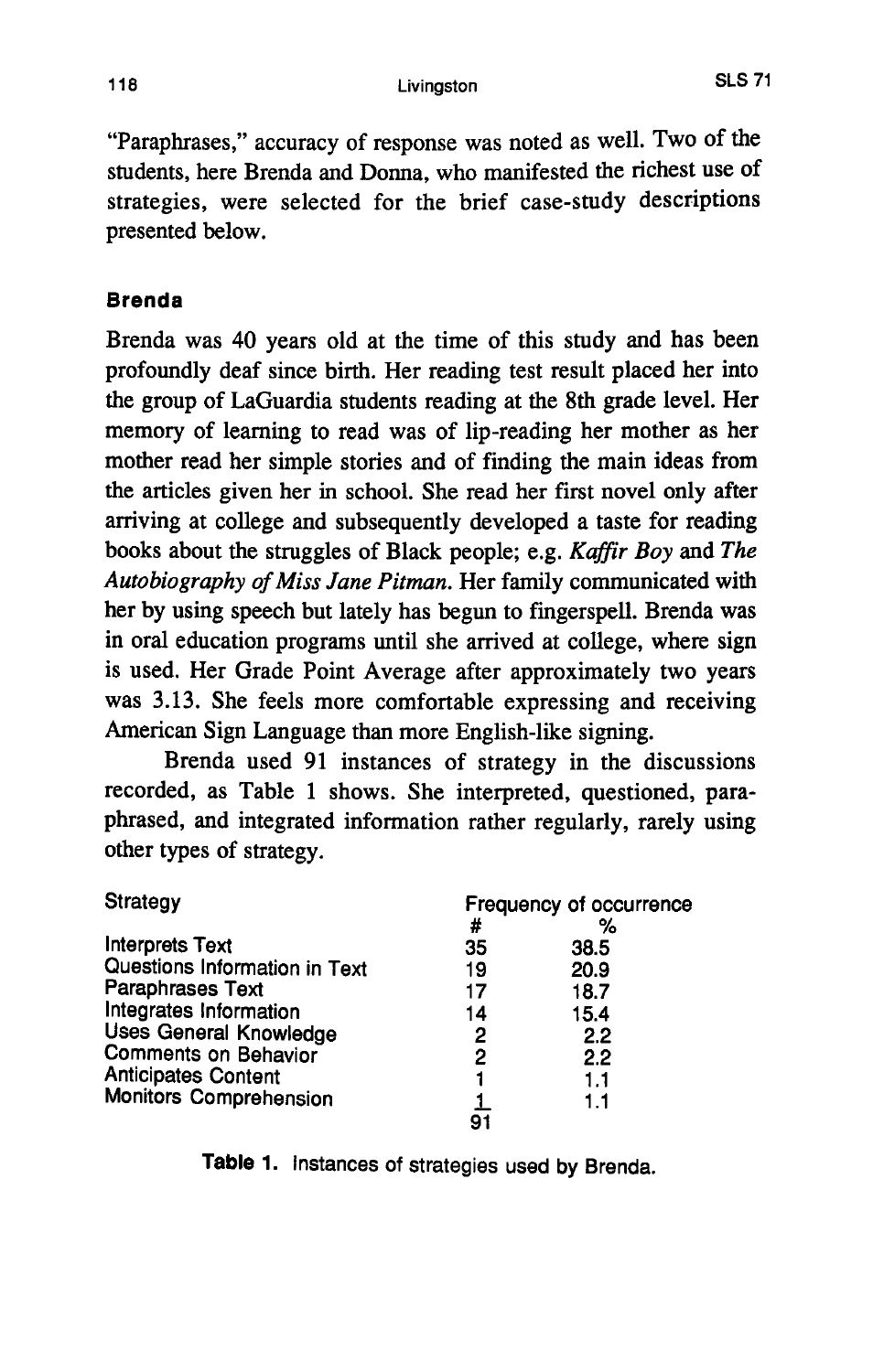Many of Brenda's interpretations-the strategy used most often-were based on former understandings from the novel; these she integrated with new text in order to extend the meaning **of** ideas she was encountering, as shown in the examples on the next pages. Note also that how Brenda comments on her own behaviorinforming us of the type of strategy that she will be using to construct her interpretation. (In the left column TEXT provides the actual passage from *In This Sign* that Brenda or Donna was reading.)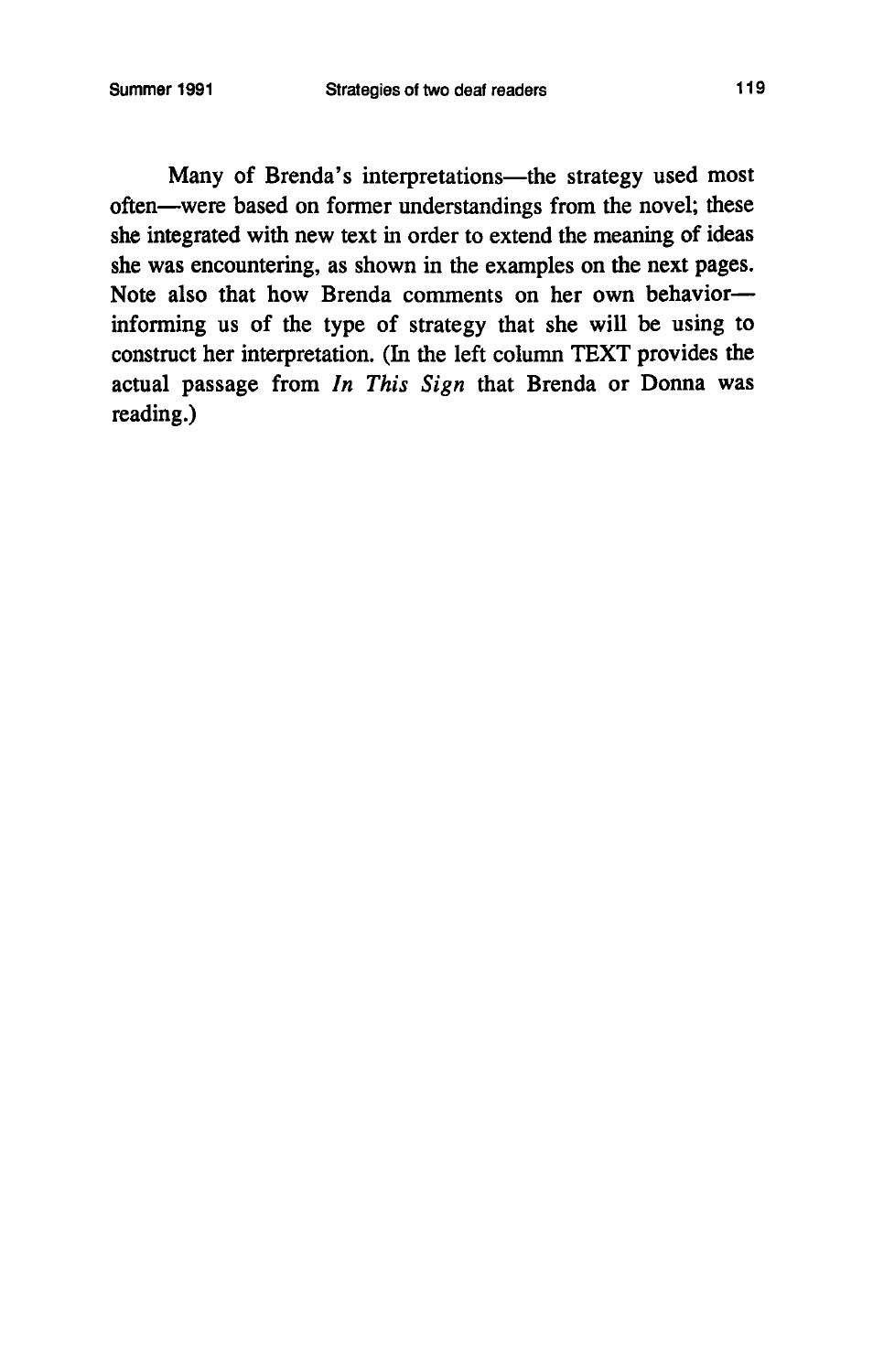### TEXT

As they came to the corner and started across the street, Abel took his hands out of his pockets and said fast into the cold: "This is Outside, Outside. This is where everyone wants to go, everyone runs!" ...Outside was all everyone talked about at school. Their eyes shone when they spoke of it, and down the narrow halls railed for the blind, they made their Signs sail over the teachers' heads, hide behind books, slip between the desks, and the Signs talked about Outside.

#### **RESPONSE**

I'm guessing. Outside means the world, things to look around at, because Abel and Janice **...** Abel stayed on the farm and he doesn't know about Outside and the world and Janice never learned about

Outside. They're similarcurious about, hearing world things.

Brenda seemed to need to create comparative contexts to assist her in internalizing the story line. In the example below, her question reveals that it was important for her to know whether Margaret's living conditions had improved since leaving her parents' home, perhaps hoping that this would happen with her marriage.

### TEXT

William had worked so hard to get this shack. It was dark, dank and somber and there was not water-you had to go to the "big house" to bathe or wash--but they had a fair amount of quiet for William to study in.

#### **RESPONSE**

I'm saying William and Margaret's apartment--which is worse Vandalia Street or here?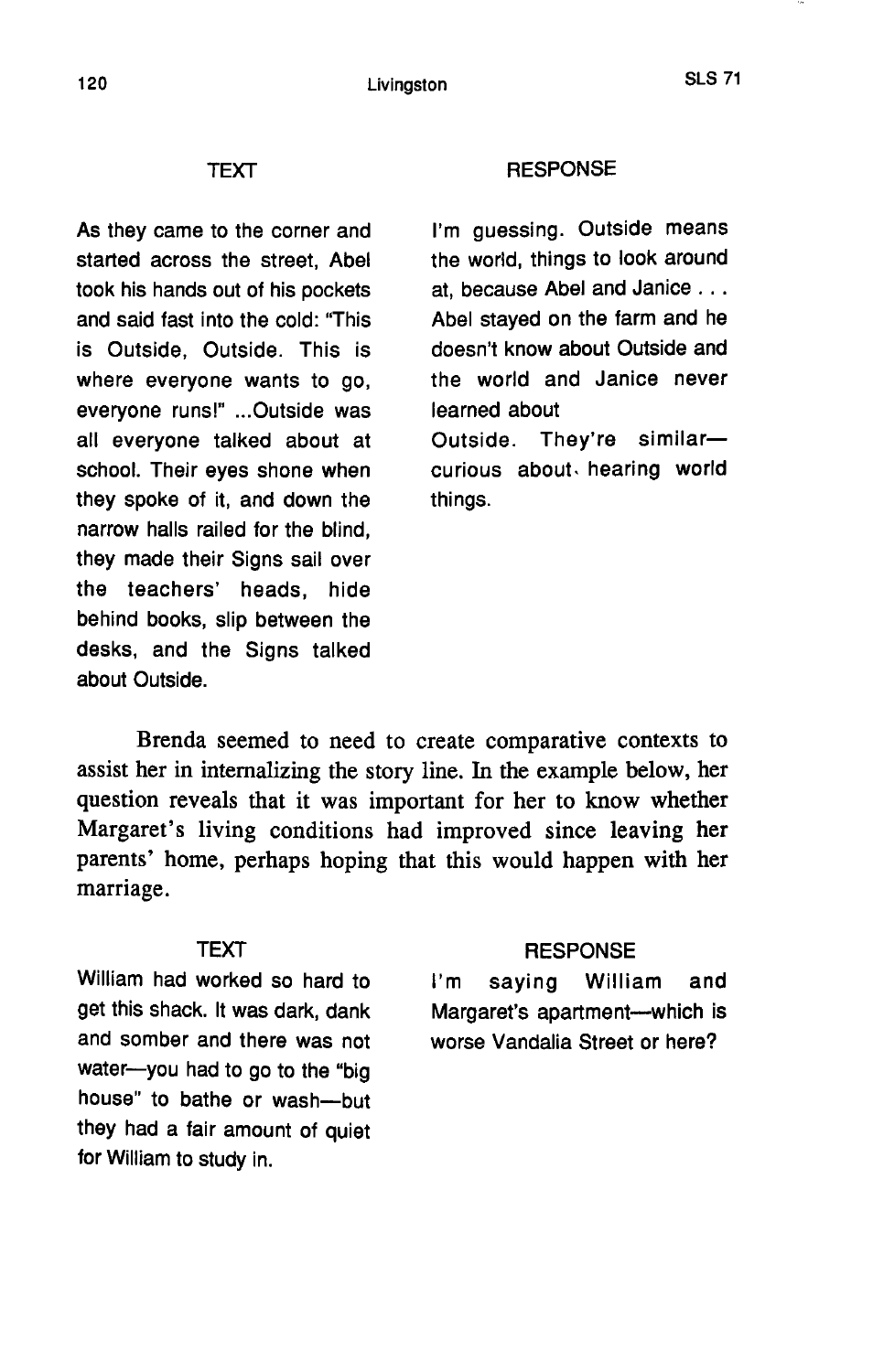Approximately **88%** of Brenda's paraphrases were accurate explanations of the text:

## **TEXT**

Marshall's new letter lay where his mother had filed it meticulously for answering.

We are all to blame for conditions which have produced such poverty. How can **I** tell the people here that we didn't know what was happening to them, that no one **I** ever knew had lived with fear, with despair; that **I** had to come down here to see before **I** could believe? **I** feel guilty and ashamed because of all the things I had-the comfort and the luxury that dulled me, that dulls my whole family to the whole world crying outside my safe and sheltered neighborhood.

### **RESPONSE**

Marshall feels guilty because he's seen white people in luxury. He feels guilty. He doesn't feel comfortable. For example, his family has a nice house so he compares that with the blacks in poverty and he feels guilty and he thinks it's disgusting and that's what it means.

Such a high percentage of accuracy might explain why Brenda rarely monitored her behavior or used any of the languagespecific strategies in which readers typically ask questions about problematic words and phrases. Interpreting, questioning information in the text, paraphrasing, and integrating text assisted Brenda in navigating smoothly through it.

## **Donna**

Donna, 22 years old at the time of this study, has been profoundly deaf since birth. She first started using sign language when she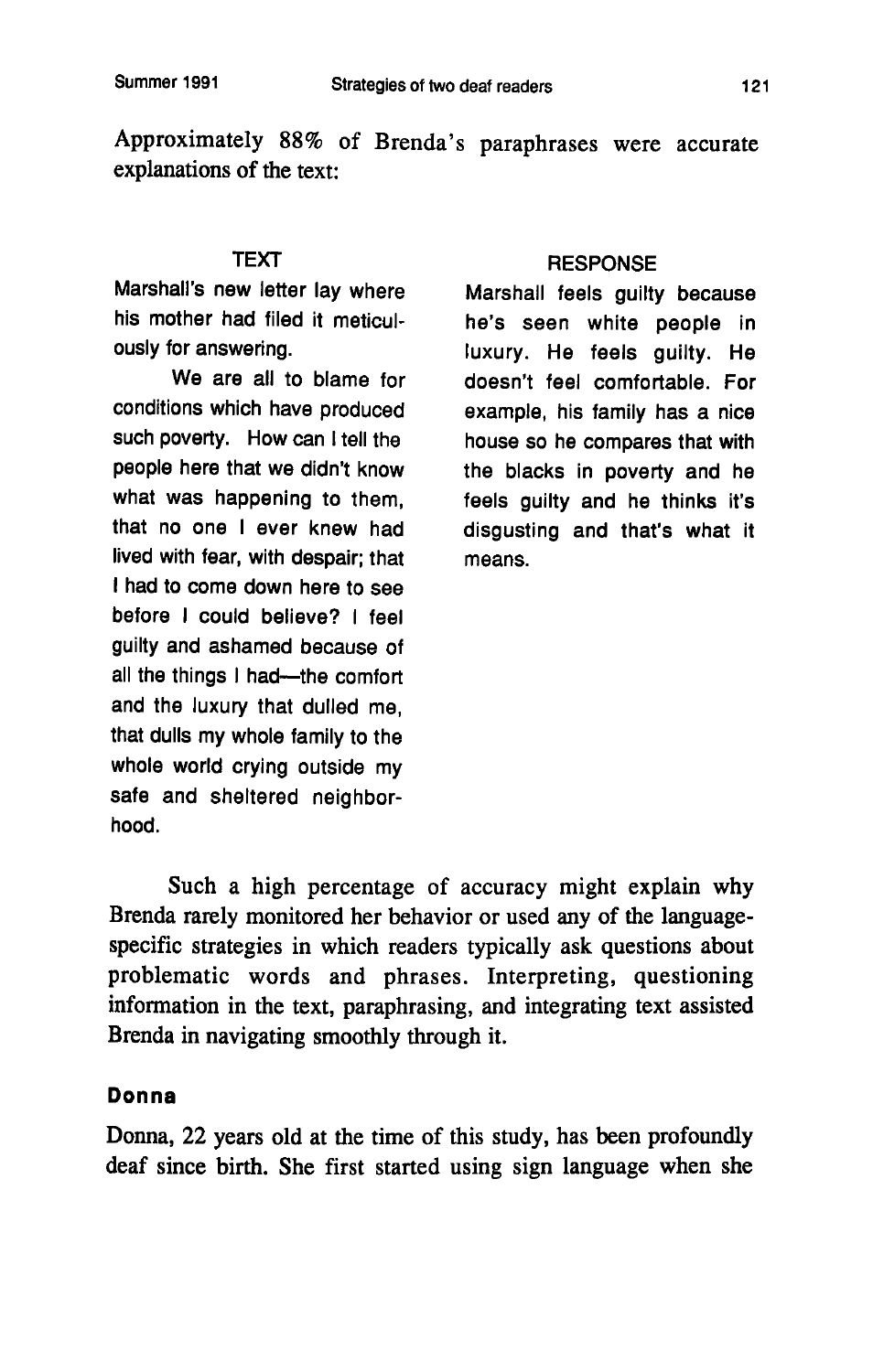entered a preschool program for deaf children at the age of three. Family members speak to Donna normally, although they do know some signs for English words. Donna had a hard time recalling the kinds of things she likes to read and any good books that she has read. She remembered being taught to read **by** being shown pictures with questions she had to answer printed below that related to things in the picture. After two years at LaGuardia, Donna's Grade Point Average was 2.2. The Descriptive Test of Reading Skill placed her in the level of reading instruction for students reading at approximately the 7th grade level. She prefers receiving and expressing Manually Coded English.

Both Donna's and Brenda's use of strategies for comprehending were similar in pattern (compare Table 2 below with Table **1).** Donna also had **91** instances of strategy use, and interpreting, questioning, paraphrasing, and integrating were her most frequently used strategies, as they were for Brenda.

| Strategy                       | Frequency of occurrence |      |
|--------------------------------|-------------------------|------|
|                                | #                       | %    |
| <b>Interprets Text</b>         | 25                      | 27.8 |
| Questions Information in Text  | 19                      | 20.9 |
| Paraphrases Text               | 19                      | 20.9 |
| Integrates Information         | 12                      | 13.2 |
| <b>Monitors Comprehension</b>  | 5                       | 5.6  |
| <b>Uses General Knowledge</b>  | 4                       | 4.4  |
| Questions Meaning of a Word    | 3                       | 3.3  |
| <b>Comments on Behavior</b>    | 2                       | 2.2  |
| <b>Anticipates Content</b>     |                         | 1.1  |
| Displays Word Solving Behavior |                         | 1.1  |
|                                | 91                      |      |

Table 2. Instances of strategies used **by** Donna.

|               | Incorrect<br>interpretations | Incorrect<br>paraphrases |
|---------------|------------------------------|--------------------------|
| <b>Brenda</b> | 5.7%                         | 11.8%                    |
| Donna         | 20.0%                        | 42.0%                    |

**Table 3.** Percentage of incorrect interpretations **&** paraphrases **by** the two readers.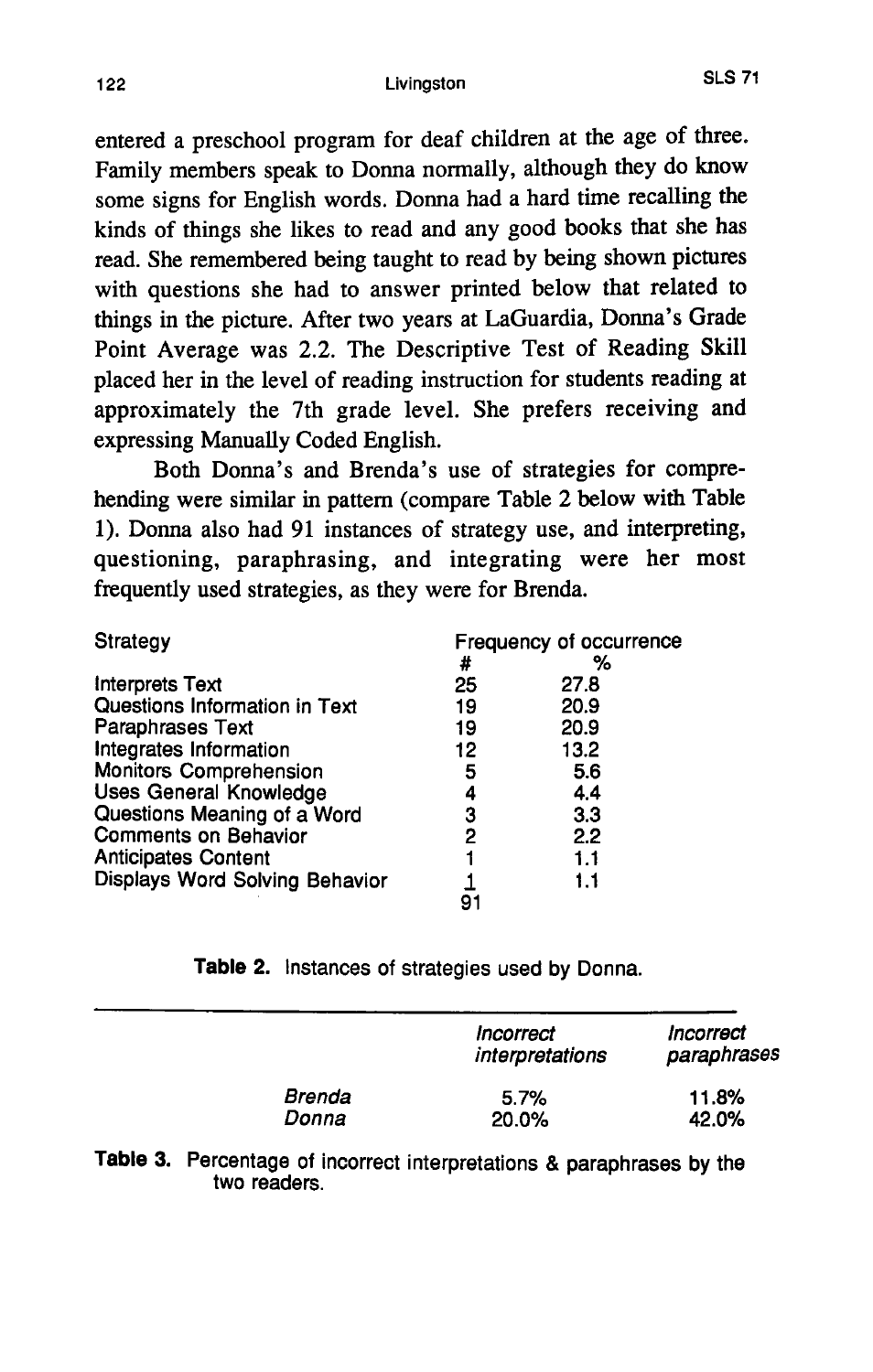Although Brenda interpreted text more readily than Donna, Donna used a wider range of strategies. Donna questioned the meaning of specific words: "I don't know what *laid off* means here;" and displayed word-solving behavior: "We come to buy a dead box which meant a coffin, right?" Donna also needed to monitor how her understanding was progressing: "Before we go on, I'm confused about when this happened." Apparently she experienced more difficulty in following the story than did Brenda. Crucial for gaining insight into Donna as a reader was the finding that she had considerably more instances of incorrect interpretations and paraphrases than Brenda had.

The examples following show even more clearly the difference in these readers. **(A** funeral director trying to sell Abel and Janice an expensive coffin gets angry when they still want the cheapest.)

TEXT: "Wasn't the child worth anything?" he shouted at Margaret. "Didn't his life have any value to you?"

**RESPONSE:** OK, Isn't the boy worth it. The director is thinking that the boy isn't worth it because it's such a small boy. . **.** but the family felt it was important to the boy. **..** he needed a beautiful coffin that would fit Bradley. This connects **to. . . I** had an experience with a good friend who died last year and the parents bought a beautiful coffin to show their daughter how much they loved her. You know it didn't matter if it was expensive. . **.** it was brass with a pillow because the parents knew that she loved pillows and blankets so they gave her a small pillow and a kind of veil to show how much they loved her even though the coffin was too expensive but they did it and that kind of connects to this story here. Do you know what **I** mean?

Swayed **by** thinking that the rhetorical question in the text is a negative declaration *(The boy isn't worth it),* Donna assumed that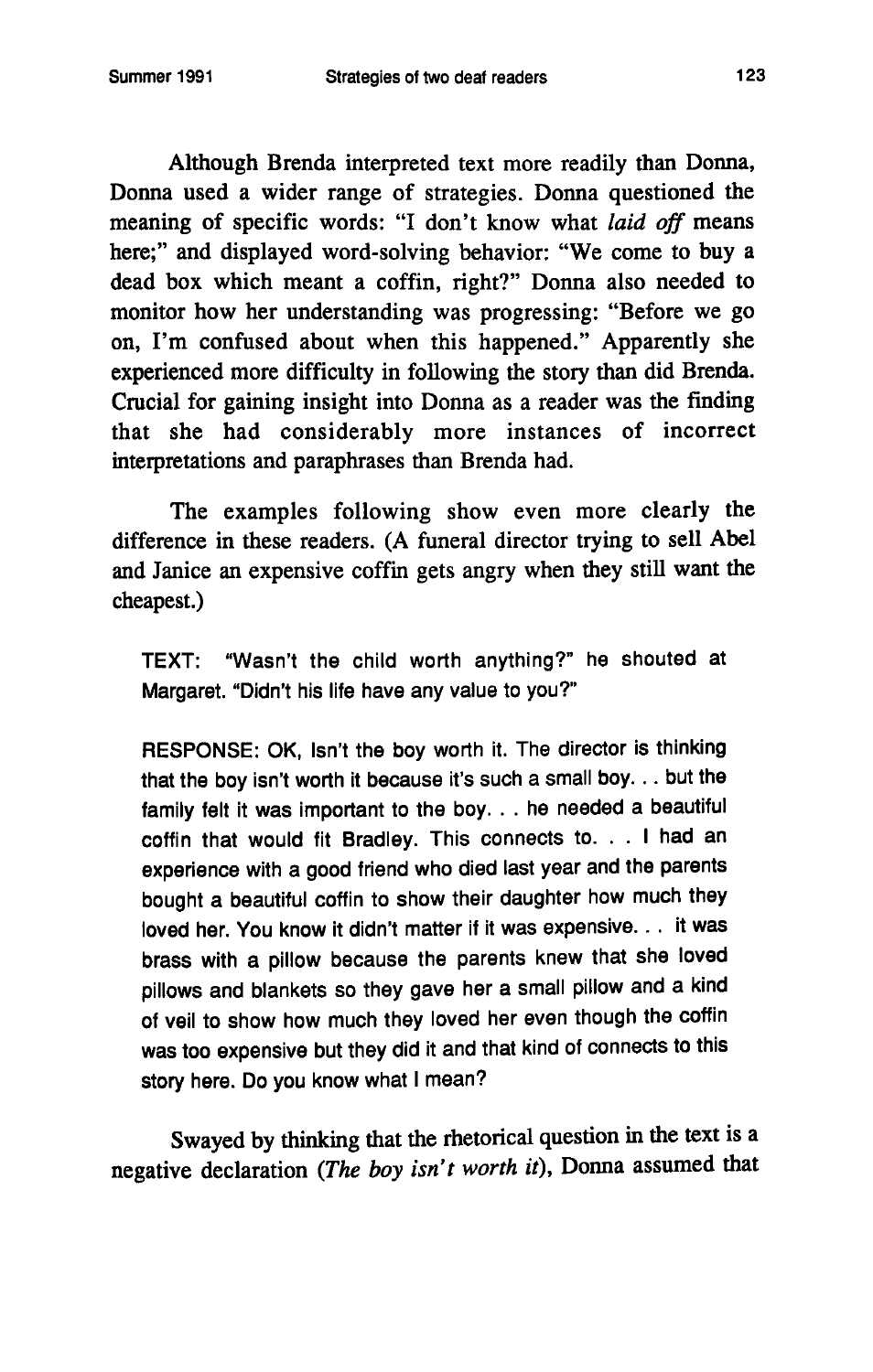the funeral director was telling the parents of Bradley not to buy the expensive coffin. This inaccurate interpretation seems to have been caused both **by** Donna's lack of familiarity with negative rhetorical questions in print and **by** the experience with funerals she relates. She may also have interpreted the funeral director's shouting as admonishment.

In the following example we see Donna's lack of familiarity with third-person narration joining with her view of the funeral director as an all-powerful advisor to create an inaccurate paraphrase. She attributes the questions thought **by** Janice but "heard" through the omniscient narrator as statements spoken **by** the funeral director: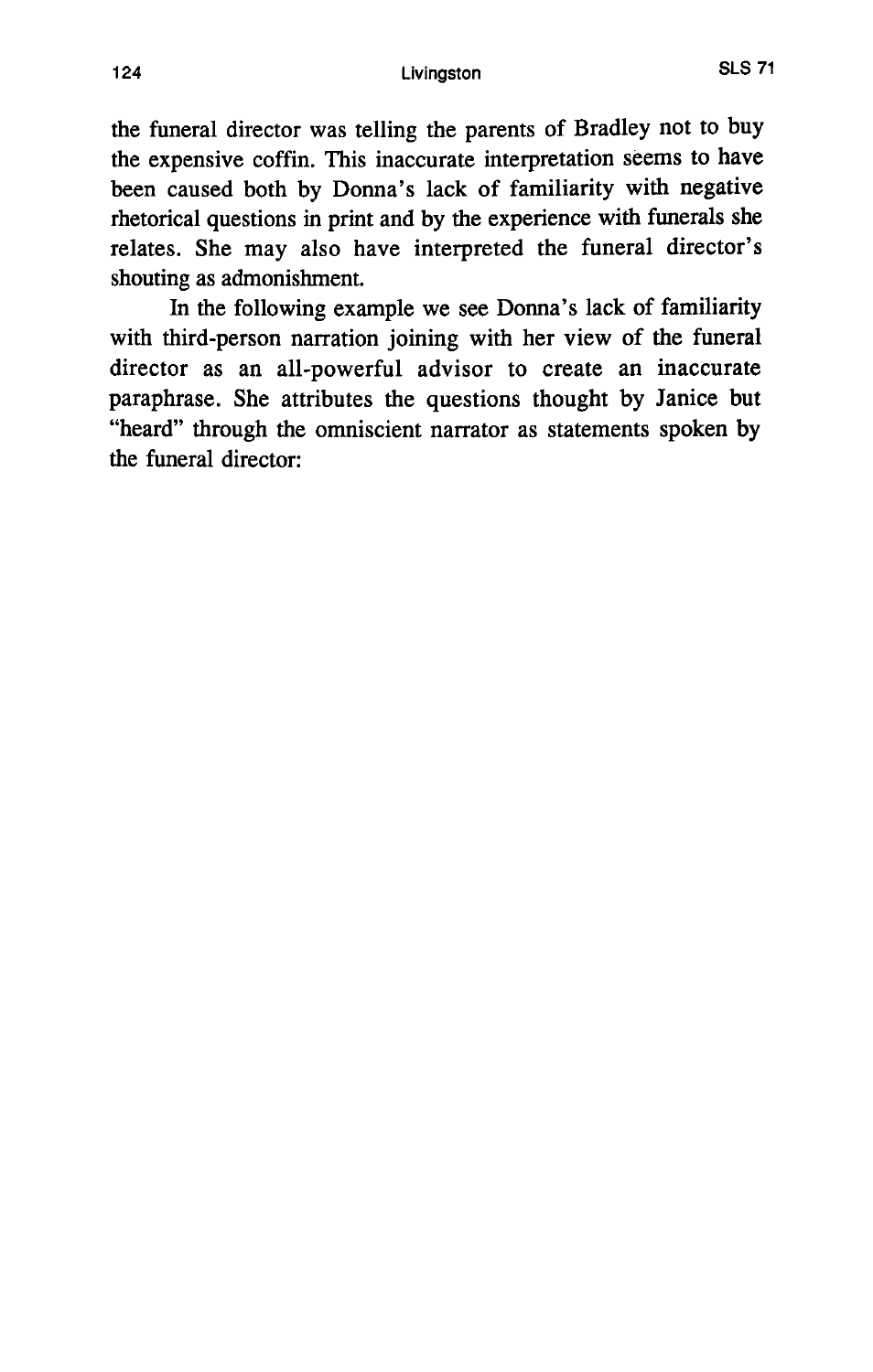#### **TEXT**

There were so many [coffins] and they were so big that the three people stood lost in the room and couldn't find the courage to move on to the carpet on which the director stood. He had gone ahead speaking without realizing it, a routine, low-voiced hum of words from which Margaret could make no sense, and of which the bleak couple behind her were unaware. Janice was bothered about the flowers. She remembered that flowers were part of funerals. Maybe there should be flowers, but they had no money. **If** they didn't have flowers, would it be wrong to Bradley: Would people laugh at them, and at him too, for being their child?

#### **RESPONSE**

The director was mad that they should have bought flowers and he said if they don't buy flowers people will laugh. **I** said Janice and Abel don't want to buy flowers. **If** they don't buy flowers people will laugh at them. So the director is mad at them. He's trying to advise them

In addition to having problems caused **by** third-person narration, Donna seemed to be unfamiliar with the structure of written narrative, particularly her difficulty in following the author's use of flashback. The context is this: In Chapter 1 Abel and Janice are in court because they failed to make payments on a car they bought. They are already married. In Chapter 2 they must sell Janice's ring in order to pay back what they owe, and once outside the jewelry story, after selling the ring, they start to think about the school where they met when both were students there. Donna's response: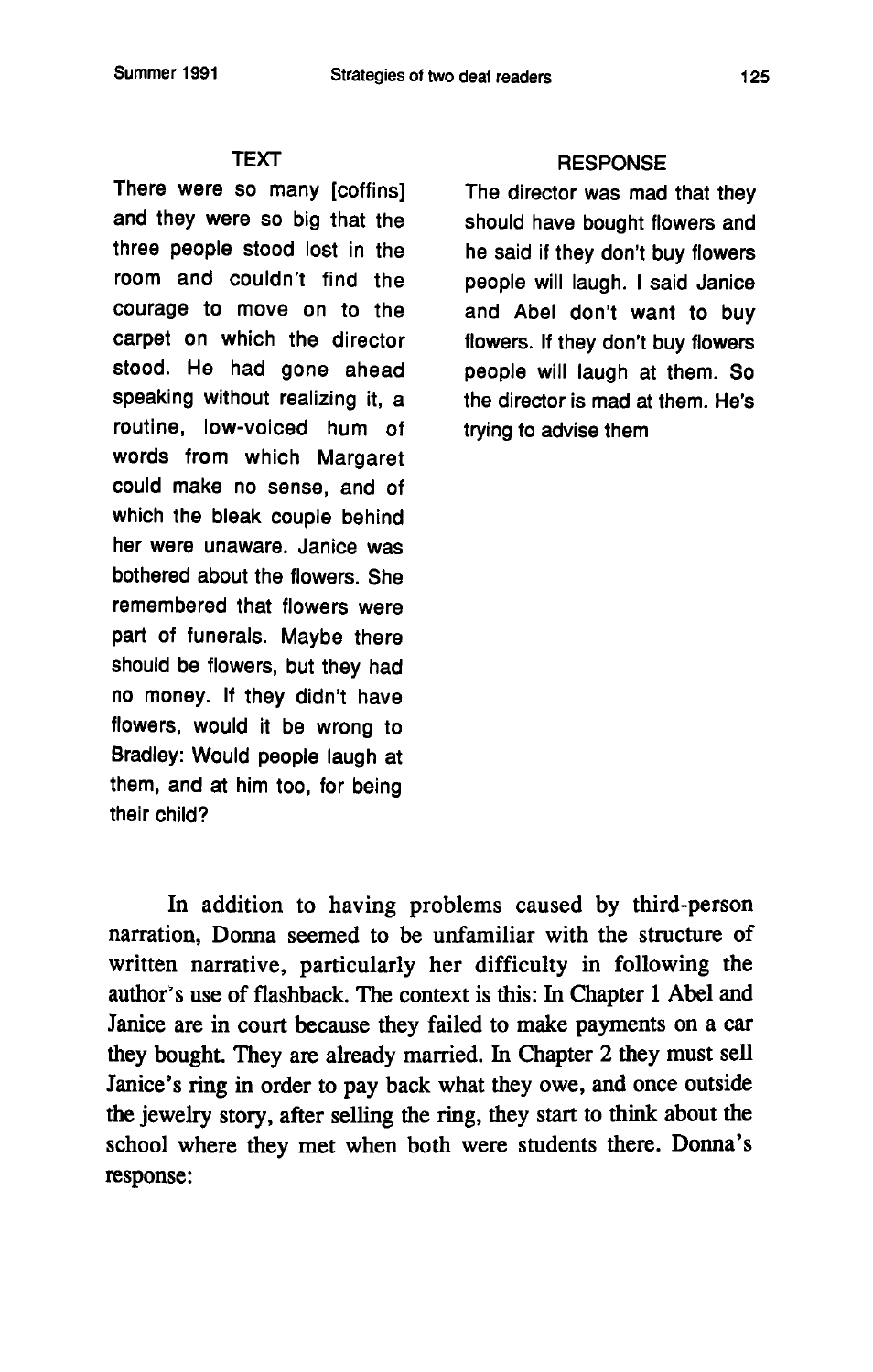Wait. I'm still a little confused. We're going off on a tangent so **I** want to straighten this out. OK. Before, Janice and Abel met there's this story about gesturing-the signing [in court]-and after that Janice had a feeling about Abel and they started to communicate outside? Or What?

Essentially Donna asks, "Why are Janice and Abel talking about meeting in Chapter 2 if they had already met in Chapter 1?" Donna was familiar with the way that directors in television and movies use time as they wish, but this appeared to be her first exposure to time jumps in written narrative. Here is her response to the birth of a second child when readers were not informed of the pregnancy: "But wait .. **.** at the beginning Margaret was born and then again Bradley so quick, so fast that it's really complicated."

# **Conclusion**

Both Brenda and Donna were active users of comprehension strategies and showed similar patterns of strategy use, interpreting, questioning, paraphrasing, and integrating most frequently to assist them in the construction of meaning from the text. Donna used a slightly wider array of strategies than Brenda did, most likely because she was experiencing more difficulty with the text. Despite the similarity, however, there is a great difference in the accuracy of their interpreting and paraphrasing. Donna's interpretations and paraphrases were much less accurate than Brenda's, primarily because of her unfamiliarity with linguistic cues in written English, overuse of and distraction **by** personal experience, and unfamiliarity with conventions of narrative prose such as omniscient narration, flashback, and flash forward. These differences point to a lack of *text-based* competence in general and, more specifically, to a lack of experience with the workings of *text* within the genre of narration. Since Donna preferred English-like signing to **ASL,** her reading difficulties appear to be independent of experience with English in its "oral" form.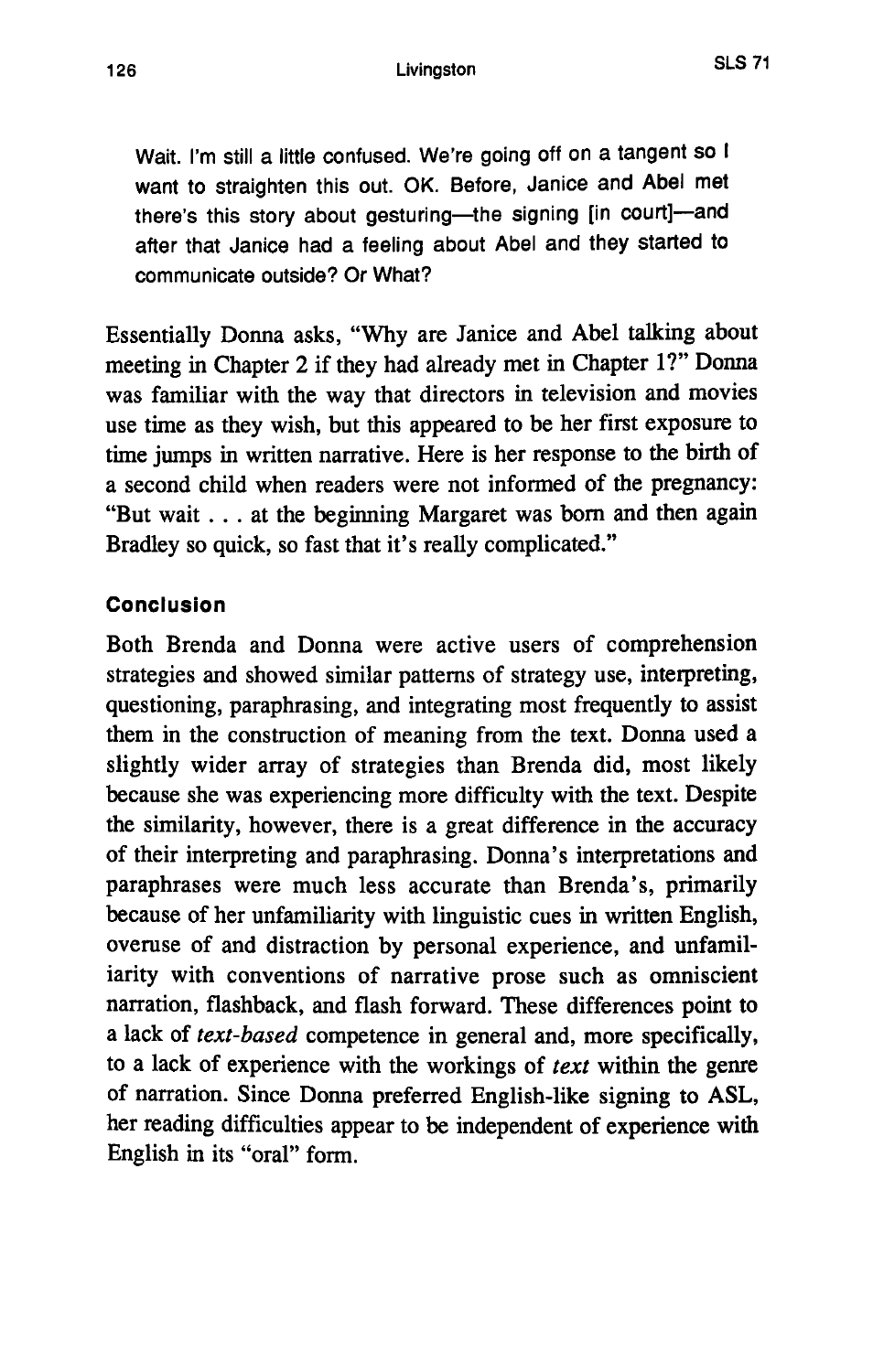## **Discussion & Implications**

Although a formal comparison cannot be made of this study with that **by** Block **(1985)** because of differences in methods used-Block's readers performed think-aloud protocols as they read two expository articles; two of Block's findings should be noted. First, the non-proficient native and non-native readers of English in Block's study manifested similar patterns of strategy use (paraphrasing and interpreting) across languages (English, Chinese, and Spanish). Second, certain differences that did exist among Block's subjects characterized her less proficient from her more proficient readers. These differences—greater diversity of strategy use, less awareness of text structure, overuse of personal experience, and higher percentage of inaccurate paraphrases-were found across linguistic/cultural groups, indicating that her less proficient readers were not necessarily clustered in her non-native English-speaking groups but in fact were found in her nativespeaking group as well. Block concludes that reading proficiency is determined more **by** the effective use of comprehension strategies than **by** the particular linguistic/cultural backgrounds of the readers.

Similarities between the Brenda-Donna contrast and that of Block's better and poorer readers should be apparent. Similar patterns of strategy use were found across readers, regardless of the languages they "spoke" or preferred to be addressed in. This points to the underlying cognitive nature of these strategies and the centrality of their use in making meaning from text being read. In addition, what distinguished Block's less proficient readers from her more proficient readers also distinguished Donna from Brenda as readers. These findings imply that for learning to read it is important to provide *text-intensive experiences,* in which students learn the workings of a variety of *texts,* and that the variety of language the reader brings to the text is of lesser concern.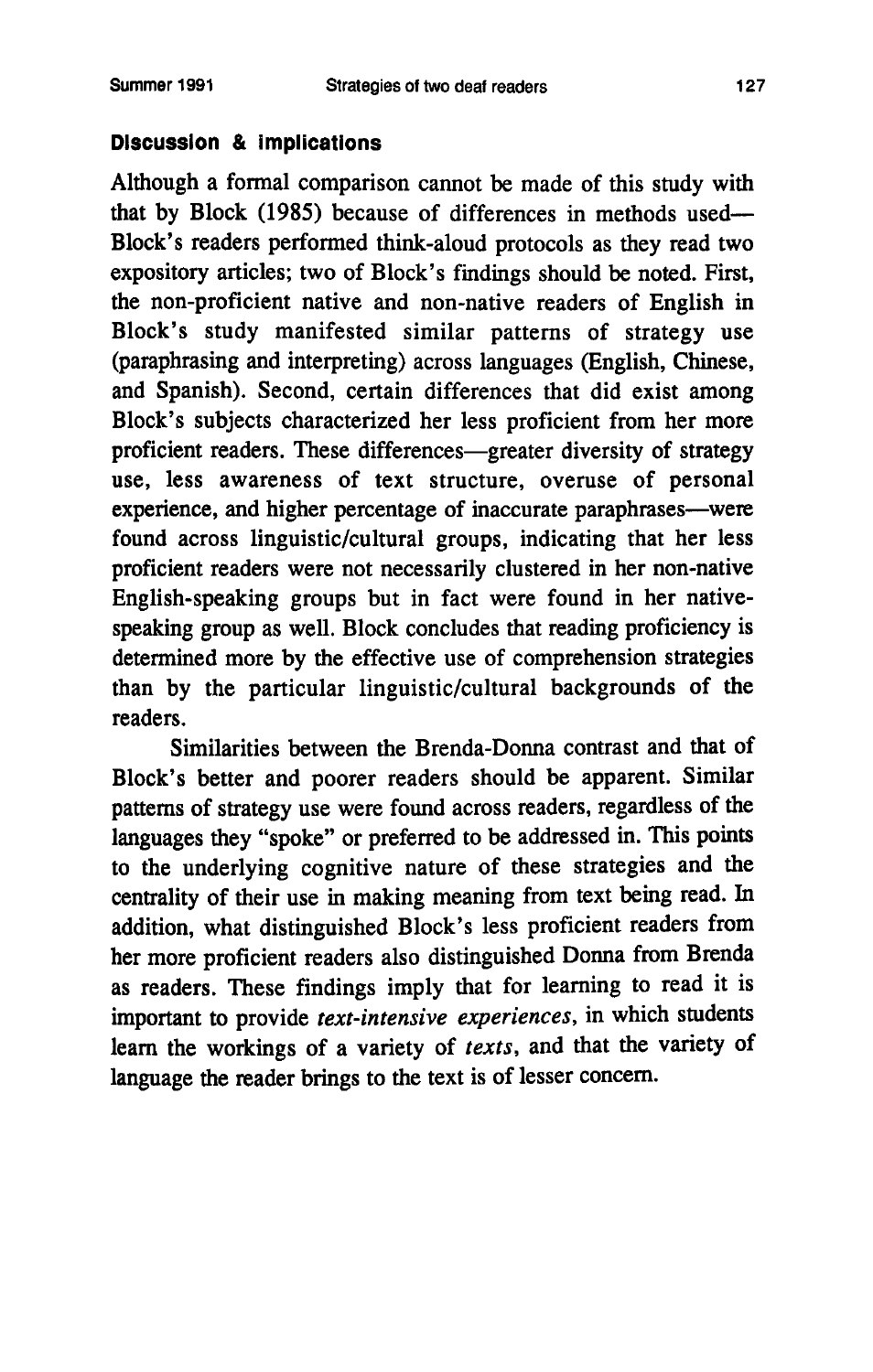## **REFERENCES**

# (And reading studies not cited specifically)

André, M. & T. Anderson

- **1978** The development **&** evaluation of a self-questioning study technique, Reading Research Quarterly 14, **605-523.**
- Baker, L. **& A.** Brown
	- 1984 Metacognitive skills **&** reading. In Handbook of Reading Research, Pearson ed. NY: Longman.
- Block, **E.**
	- **[1985** The comprehension strategies of nonproficient native and non-native readers of English: **A** descriptive study of process in progress. Unpublished doctoral dissertation, New York University.]
- Bobbit, **S. &** R. Wilbur
	- **1985** The effects of context on deaf students' comprehension of difficult sentences, American Annals of the Deaf **130, 231- 235.**
- Collins, **A. & E.** Smith
	- **1982** Teaching the process of reading comprehension. In How **&** How Much can Intelligence be Increased, Collins **&** Smith eds. **NJ:** Ablex.
- Ewoldt, **C.**
	- **1981 A** psycholinguistic description of selected deaf children reading in sign language, Reading Research Quarterly **17, 58-89.**

Greenberg, **J.**

- **1970** In This Sign. NY: Holt.
- Kluwin, T., P. Getson **&** B. Kluwin
	- **1980** The effects of experience on discourse comprehension of deaf **&** hearing adolescents, Directions **3,** 49.

Olshavsky, **J.**

**1976** Reading as problem solving: An investigation of strategies, Reading Research Quarterly 12, 654-674.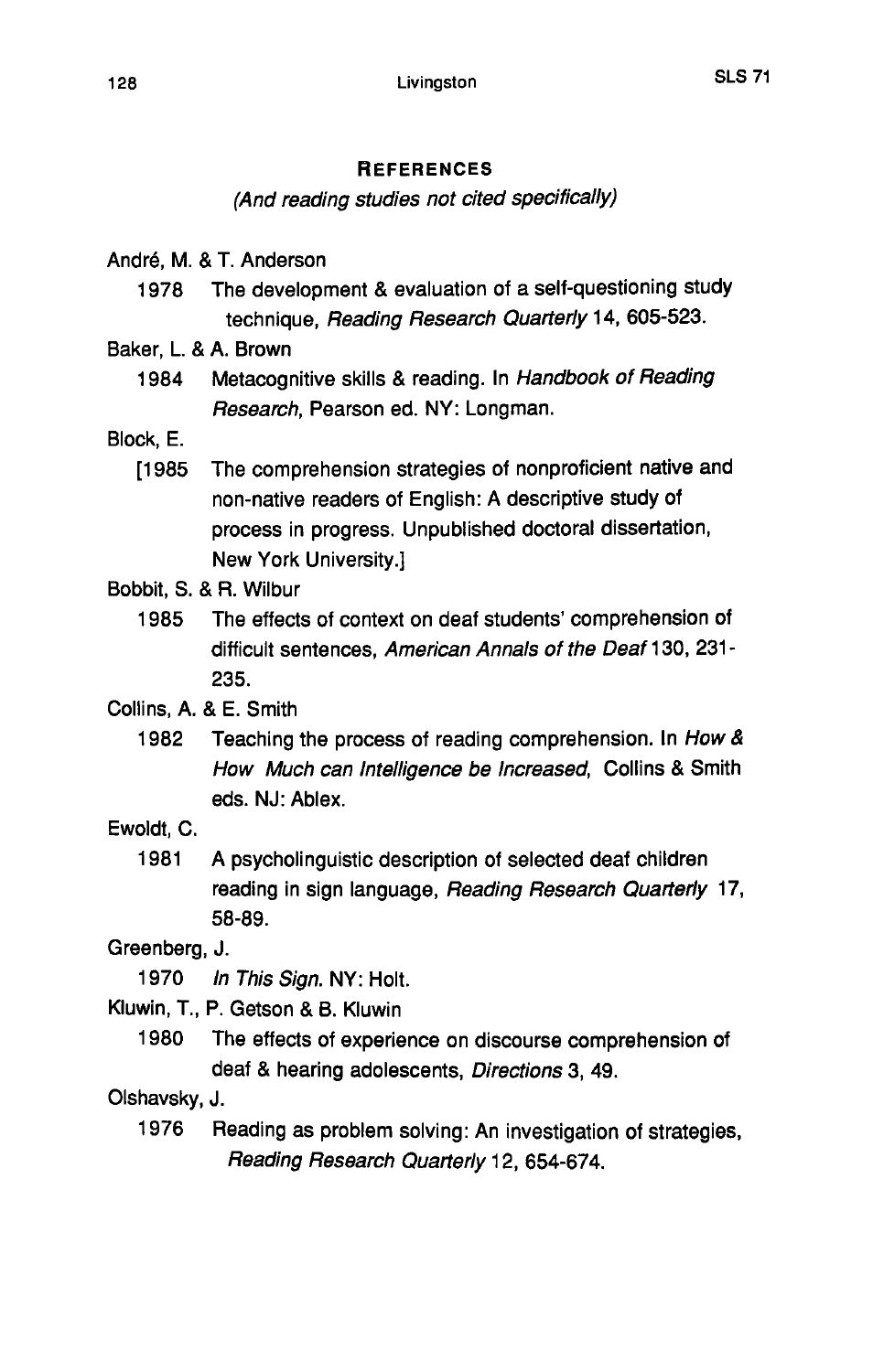## Palinscar, **A. & A.** Brown

1984 Reciprocal teaching of comprehension-fostering **&** comprehension-monitoring activities, Cognition **&** Instruction **1, 117-175.**

Parry, K.

**1987** Reading in a second culture. In Research in Reading in English as a Second Language, Devine, Carrel **&** Eskey eds. Washington: **TESOL.**

Spiro, R. **& A.** Myers

1984 Individual differences **&** underlying cognitive processes in reading. In Handbook of Reading Research, Pearson ed. NY: Longman.

#### **APPENDIX**

Comprehension strategy categories discerned **by** Block **(1985: 76-86)** Examples from the data in the present study:

\* Interprets Text: Makes an inference, draws a conclusion, or makes a hypothesis about the meaning of the text.

Example: 'They should have argued about the \$20 and not have accepted **it."**

- \* Questions Information in Text: Requests clarification of ideas presented. Example: **"If** the ring is worth **\$70,** why is the jeweler only giving him \$20?"
- \* Paraphrases: Rephrases information in text using different **words** but the same sense. Text: "Bradley, who like his sister, was a hearing and speaking child. .." Example: "It said Bradley speaks and hears very well."

\* Integrates Information: Connects information in the passage with information

previously stated.

Example: "It said before that Abel knew that his fooling around would get him in trouble so that's why he decided to stop."

\* Uses General Knowledge: Uses knowledge *&* experience to explain, extend, clarify, react to information in the text.

Example: "Hearing people want deaf people to talk like they **do."**

\* Monitors Comprehension: Assesses understanding **of** text. Example: "Before we go on, I'm confused about when this happened."